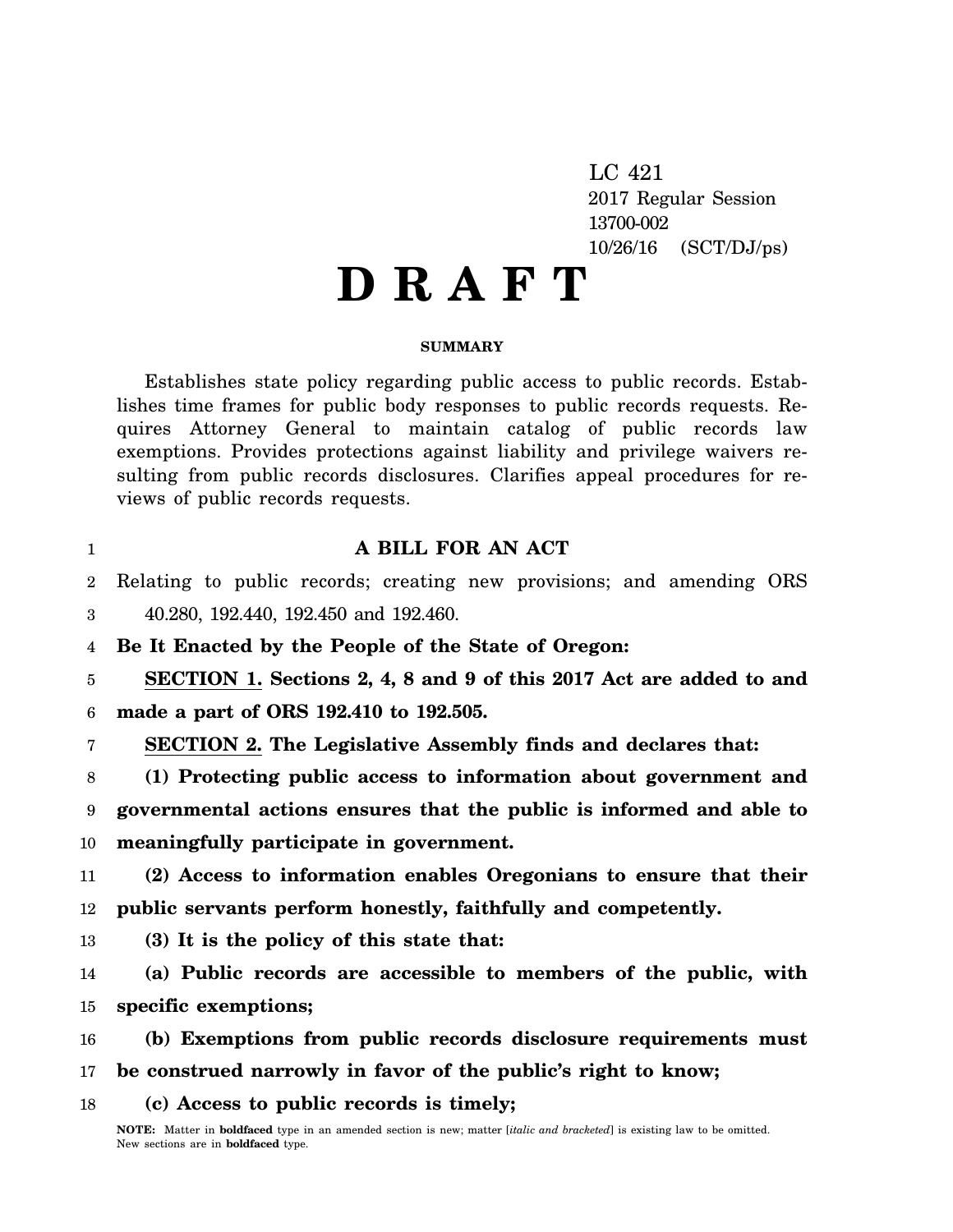#### LC 421 10/26/16

1 2 3 **(d) Fees for access to public records may be waived or reduced to serve the public interest and may not exceed the actual cost of making the public records available;**

4 5 6 **(e) An exemption from mandatory disclosure enacted after the effective date of this 2017 Act must expressly identify the interests for which the exemption is needed; and**

7 8 9 **(f) All exemptions from public records disclosure requirements must be written and interpreted to ensure that an exemption is no broader than necessary.**

10 **SECTION 3.** ORS 192.440 is amended to read:

11 12 13 192.440. (1) **A public body that is** the custodian of any public record that a person has a right to inspect shall give the person, upon **receipt of a written** request:

14 15 (a) A copy of the public record if the public record is of a nature permitting copying; or

16 (b) A reasonable opportunity to inspect or copy the public record.

17 18 19 20 21 22 23 [*(2) If a person makes a written request to inspect a public record or to receive a copy of a public record, the public body receiving the request shall respond as soon as practicable and without unreasonable delay. The public body may request additional information or clarification from the requester for the purpose of expediting the public body's response to the request. The response of the public body must acknowledge receipt of the request and must include one of the following:*]

24 25 [*(a) A statement that the public body does not possess, or is not the custodian of, the public record.*]

26 27 [*(b) Copies of all requested public records for which the public body does not claim an exemption from disclosure under ORS 192.410 to 192.505.*]

28 29 30 31 [*(c) A statement that the public body is the custodian of at least some of the requested public records, an estimate of the time the public body requires before the public records may be inspected or copies of the records will be provided and an estimate of the fees that the requester must pay under sub-*

[2]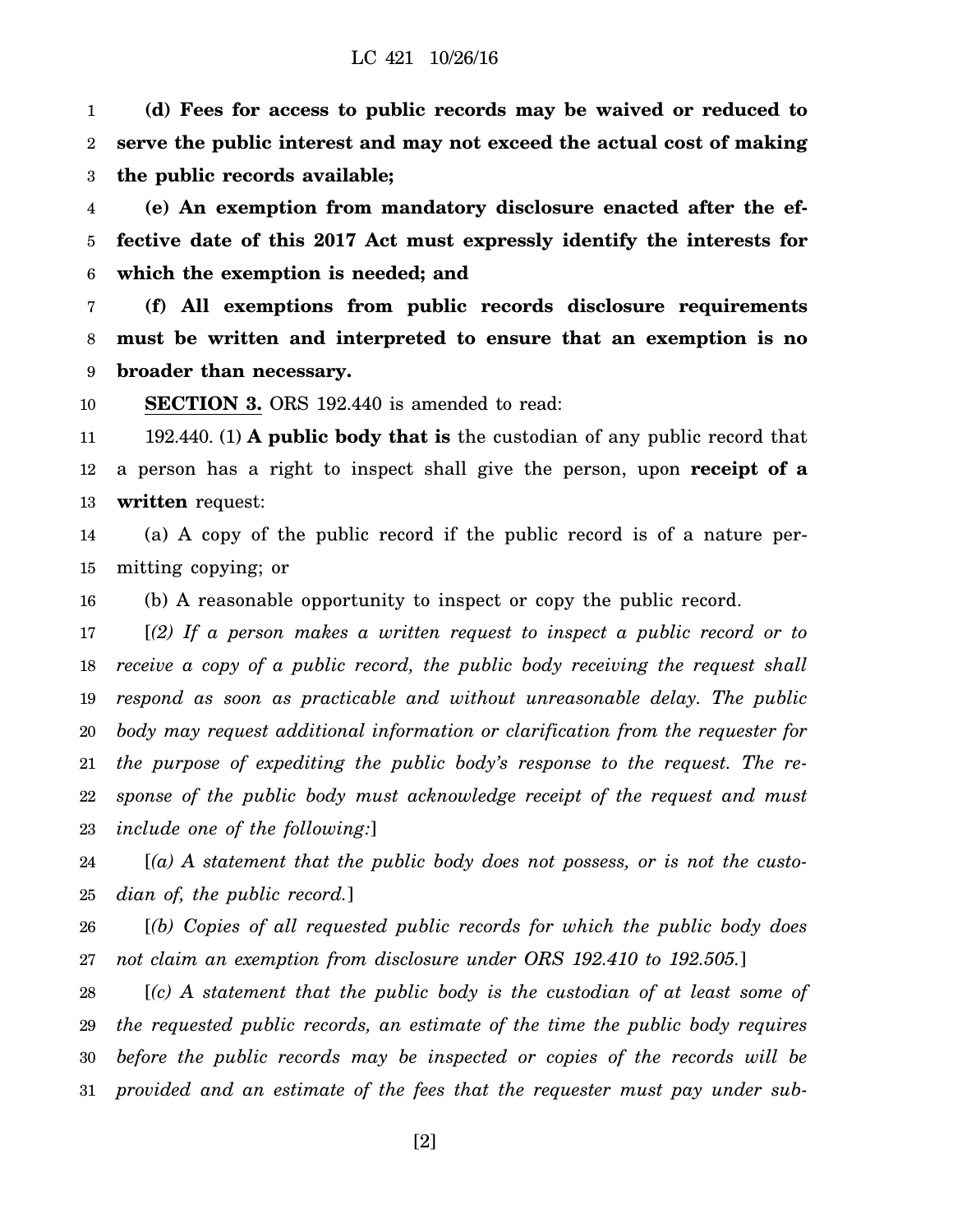1 *section (4) of this section as a condition of receiving the public records.*]

2 3 4 5 [*(d) A statement that the public body is the custodian of at least some of the requested public records and that an estimate of the time and fees for disclosure of the public records will be provided by the public body within a reasonable time.*]

6 7 8 [*(e) A statement that the public body is uncertain whether the public body possesses the public record and that the public body will search for the record and make an appropriate response as soon as practicable.*]

9 10 11 12 13 [*(f) A statement that state or federal law prohibits the public body from acknowledging whether the record exists or that acknowledging whether the record exists would result in the loss of federal benefits or other sanction. A statement under this paragraph must include a citation to the state or federal law relied upon by the public body.*]

14 15 16 17 18 19 **(2) If an individual who is identified in a public body's procedure described in subsection (7)(a) of this section receives a written request to inspect or receive a copy of a public record, the public body shall within five business days after receiving the request acknowledge receipt of the request or complete the public body's response to the request. An acknowledgment under this subsection must:**

20 21 **(a) Confirm that the public body is the custodian of the requested record;**

22 23 **(b) Inform the requester that the public body is not the custodian of the requested record; or**

24 25 **(c) Notify the requester that the public body is uncertain whether the public body is the custodian of the requested record.**

26 27 28 29 30 31 (3) If the public record is maintained in a machine readable or electronic form, the [*custodian*] **public body** shall provide a copy of the public record in the form requested, if available. If the public record is not available in the form requested, the [*custodian*] **public body** shall make the public record available in the form in which the [*custodian*] **public body** maintains the public record.

[3]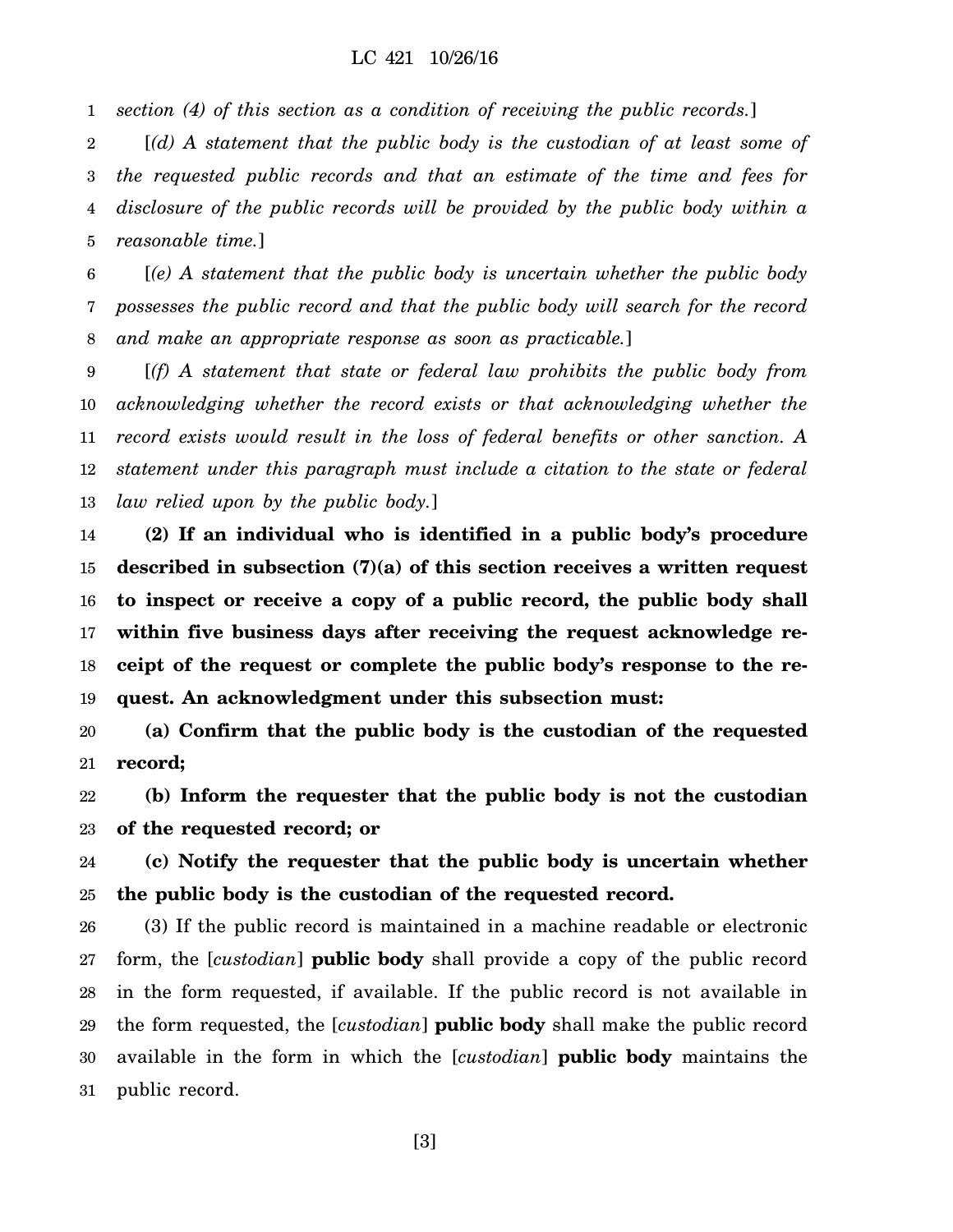1 2 3 4 5 (4)(a) The public body may establish fees reasonably calculated to reimburse the public body for the public body's actual cost of making public records available, including costs for summarizing, compiling or tailoring the public records, either in organization or media, to meet the [*person's*] request.

6 7 8 9 10 11 12 (b) The public body may include in a fee established under paragraph (a) of this subsection the cost of time spent by an attorney for the public body in reviewing the public records, redacting material from the public records or segregating the public records into exempt and nonexempt records. The public body may not include in a fee established under paragraph (a) of this subsection the cost of time spent by an attorney for the public body in determining the application of the provisions of ORS 192.410 to 192.505.

13 14 15 16 17 (c) The public body may not establish a fee greater than \$25 under this section unless the public body first provides the [*requestor*] **requester** with a written notification of the estimated amount of the fee and the [*requestor*] **requester** confirms that the [*requestor*] **requester** wants the public body to proceed with making the public record available.

18 19 20 21 22 (d) Notwithstanding paragraphs (a) to (c) of this subsection, when the public records are those filed with the Secretary of State under ORS chapter 79 or ORS 80.100 to 80.130, the fees for furnishing copies, summaries or compilations of the public records are [*those*] **the fees** established by the Secretary of State by rule[*,*] under ORS chapter 79 or ORS 80.100 to 80.130.

23 24 25 26 (5) The custodian of [*any*] **a** public record may furnish copies without charge or at a substantially reduced fee if the custodian determines that the waiver or reduction of fees is in the public interest because making the record available primarily benefits the general public.

27 28 29 30 31 (6) A [*person*] **requester** who believes that there has been an unreasonable denial of a fee waiver or fee reduction may petition the Attorney General or the district attorney in the same manner as a [*person*] **requester who** petitions when inspection of a public record is denied under ORS 192.410 to 192.505. The Attorney General, the district attorney and the court have the

[4]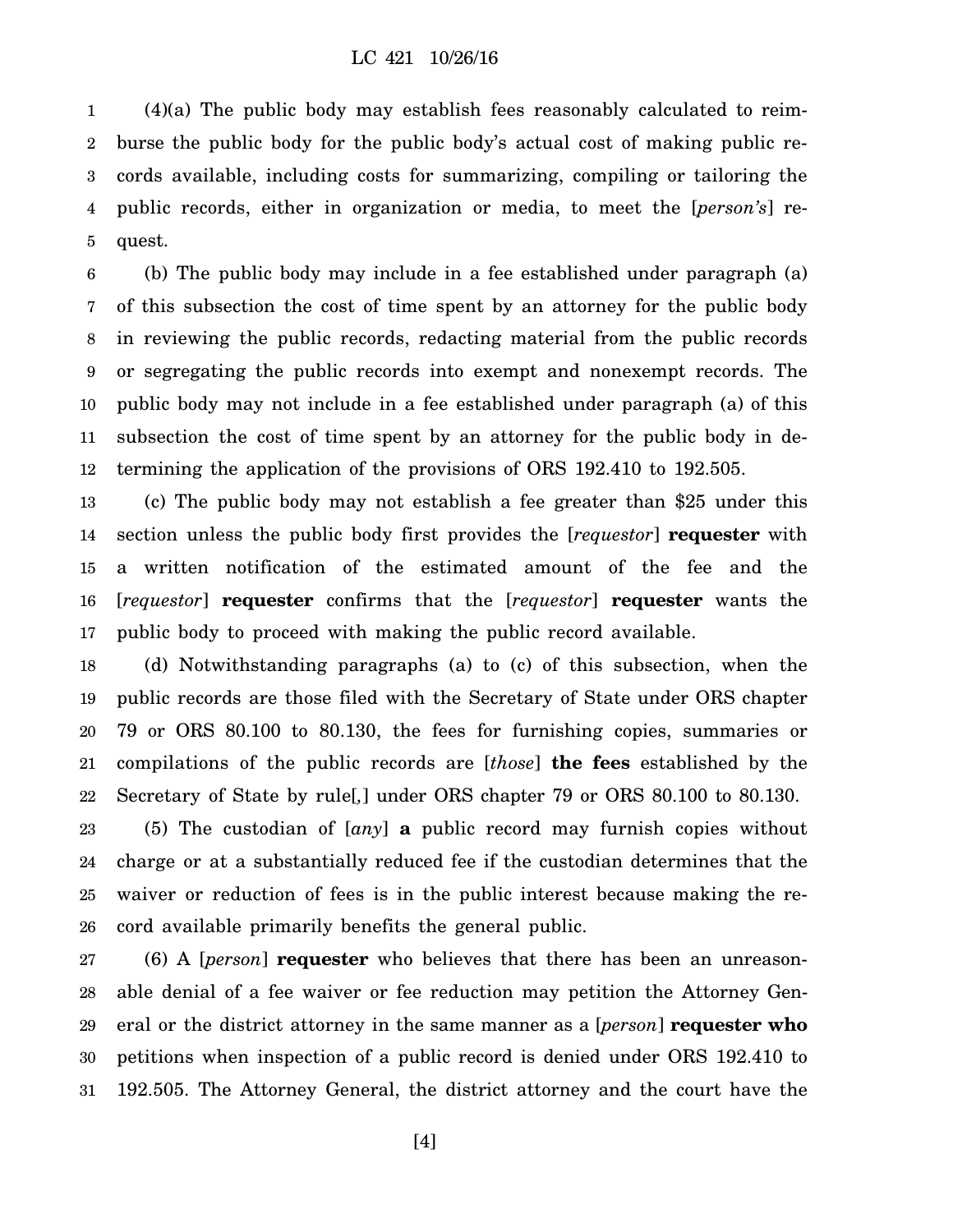1 2 same authority in instances when a fee waiver or reduction is denied as [*it has*] when inspection of a public record is denied.

3 4 (7) A public body shall make available to the public a written procedure for making public [*record*] **records** requests that includes:

5 6 7 (a) The name of one or more [*persons*] **individuals within the public body** to whom public [*record*] **records** requests may be sent, with addresses; and

8 9 (b) The amounts of and the manner of calculating fees that the public body charges for responding to requests for public records.

10 11 12 (8) This section does not apply to signatures of individuals submitted under ORS chapter 247 for purposes of registering to vote as provided in ORS 247.973.

13 14 15 16 **SECTION 4. (1) A public body shall complete its response to a written public records request that is received by an individual identified in the public body's procedure described in ORS 192.440 (7)(a) as soon as practicable and without unreasonable delay.**

17 18 **(2) A public body's response to a public records request is complete when the public body:**

19 20 21 22 **(a) Provides access to or copies of all requested records within the possession or custody of the public body that the public body does not assert are exempt from public disclosure, or explains where the records are already publicly available;**

23 24 25 26 27 **(b) Asserts any exemptions from disclosure under ORS 192.501 or 192.502 that the public body believes apply to any requested records and, if the public body cites ORS 192.502 (8) or (9), identifies the state or federal law that the public body relied on in asserting the exemptions;**

28 29 **(c) As required by ORS 192.505, provides redacted copies of any records containing both exempt and nonexempt information;**

30 31 **(d) To the extent that the public body is not the custodian of records that have been requested, provides a written statement to that**

[5]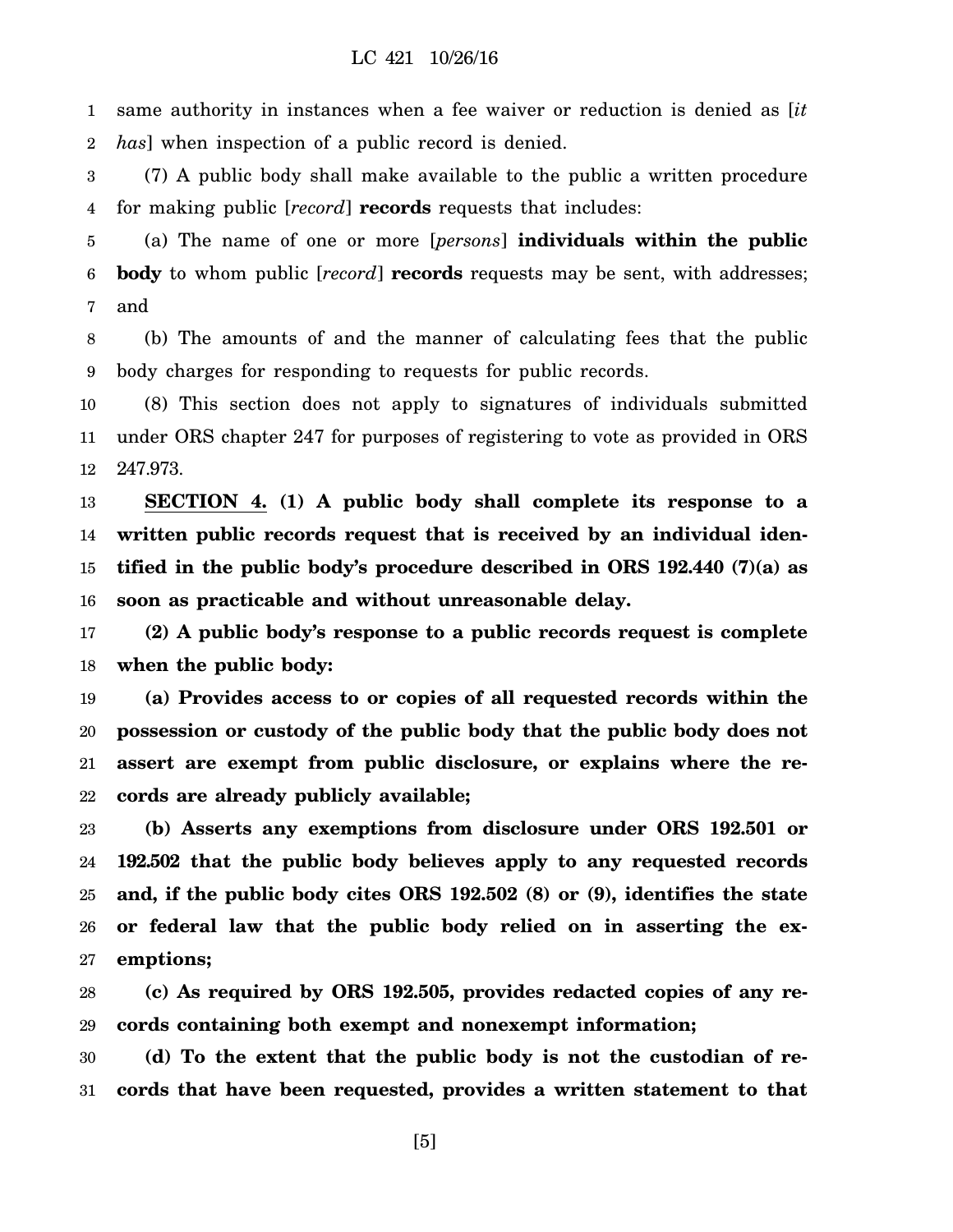1 **effect;**

2 3 4 5 6 7 8 **(e) To the extent that state or federal law prohibits the public body from acknowledging whether any requested record exists or that acknowledging whether a requested record exists would result in the loss of federal benefits or imposition of another sanction, provides a written statement to that effect, citing the state or federal law that the public body relies on, unless the written statement itself would violate state or federal law; and**

9 10 11 12 13 14 15 16 **(f) If the public body denies a request for records under ORS 192.501 or 192.502, includes a statement that the requester may seek review of the denial of the public records request under ORS 192.410 to 192.505. (3) If a public body has informed a requester of a fee permitted under ORS 192.440 (4), the obligation of the public body to complete its response to the request is suspended until the requester has paid the fee, the fee has been waived by the public body pursuant to ORS 192.440 (5) or the fee otherwise has been ordered waived.**

17 18 19 20 21 22 23 24 **(4) A public body may request additional information or clarification from a requester of public records for the purpose of expediting the public body's response to the request. If the public body has requested additional information or clarification in good faith, the public body's obligation to further complete its response to the request is suspended until the requester provides the requested information or clarification or affirmatively declines to provide that information or clarification.**

25 26 27 **(5) As soon as reasonably possible but not later than 10 business days after the date by which a public body is required to acknowledge receipt of the request under ORS 192.440, a public body shall:**

28 **(a) Complete its response to the public records request; or**

29 30 31 **(b) Provide a written statement that the public body is still processing the request and a reasonable estimated date by which the public body expects to complete its response based on the information**

[6]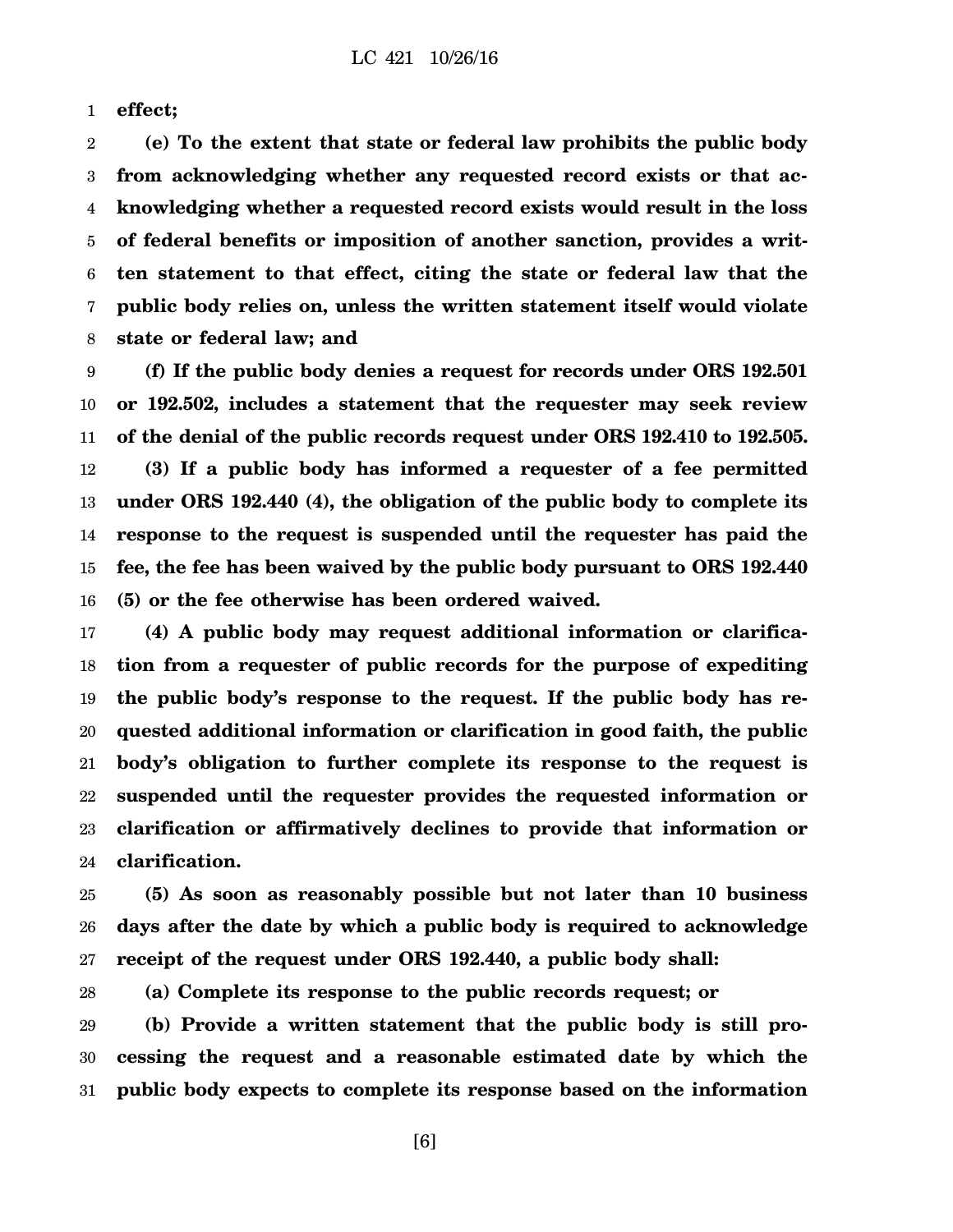1 **currently available.**

2 3 4 5 **(6) Compliance with the specific time periods established in ORS 192.440 (2) and subsection (5) of this section is not required in circumstances where compliance is not reasonably possible. Compliance is not reasonably possible if providing a timely response to the request:**

6 7 **(a) Would result in demonstrable impairment of the public body's ability to perform other necessary functions; or**

8 **(b) Is impracticable, given:**

9 10 **(A) The availability of staff employed by the public body that is necessary to complete the response to the request; or**

11 12 **(B) The volume of public records requests currently being processed by the public body.**

13 14 **(7) For purposes of this section, staff members who are on leave or are not scheduled to work are considered to be unavailable.**

15 **SECTION 5.** ORS 192.450 is amended to read:

16 17 18 19 20 192.450. (1) Subject to ORS 192.480 and subsection [*(4)*] **(5)** of this section, [*any person denied the right to inspect or to receive a copy of any public record of a state agency*] **a person who has made a written request to a state agency for public records** may petition the Attorney General [*to review the public record to determine if it*] **for review of any of the following:**

21 22 23 **(a) If the state agency denied the request to inspect or receive a copy of a public record, the public record to determine if the public record** may be withheld from public inspection.

24 25 26 27 28 **(b) The failure of the state agency to timely respond to the request as required by section 4 of this 2017 Act. A failure of the state agency to timely respond to the request shall be treated as a denial of the request unless the state agency demonstrates that compliance was not reasonably possible as described in section 4 of this 2017 Act.**

29 30 31 **(c) The date by which the state agency estimates completion of the response to the request, as described in section 4 of this 2017 Act, if the requester believes that the estimated completion date is unrea-**

[7]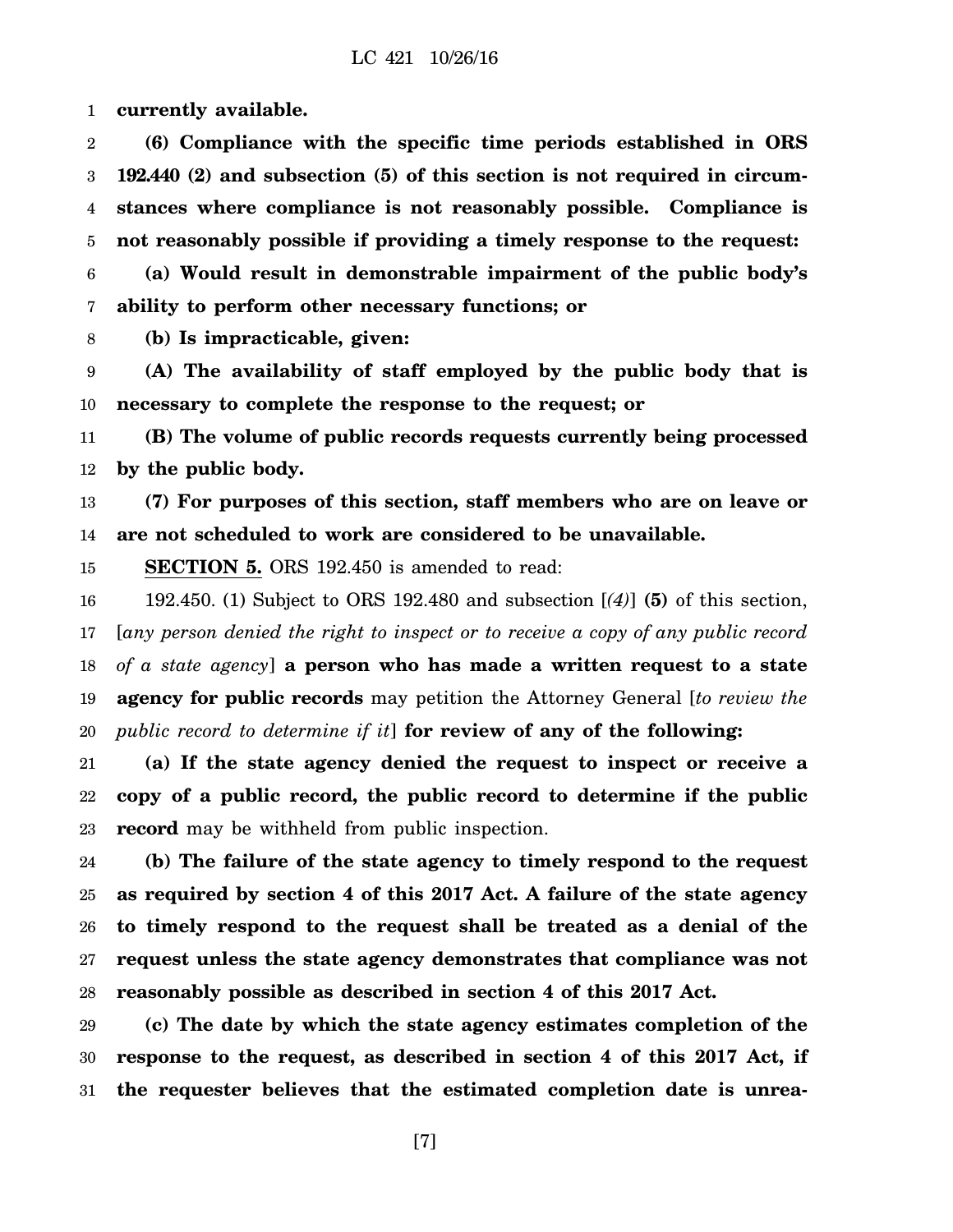1 2 **sonable and will result in an undue delay in disclosure of the requested record.**

3 4 **(d) Any other failure of the state agency to comply with section 4 of this 2017 Act.**

5 **(2)** Except as provided in subsection [*(5)*] **(6)** of this section[*,*]**:**

6 7 **(a)** The burden is on the **state** agency to sustain its action[*. Except as provided in subsection (5) of this section,*]**; and**

8 9 10 **(b)** The Attorney General shall issue an order denying or granting the petition, or denying it in part and granting it in part, within seven days from the day the Attorney General receives the petition.

11 12 13 14 15 16 [*(2)*] **(3)(a) Except as provided in paragraph (b) of this subsection,** if the Attorney General grants the petition and orders the state agency to disclose the record, or [*if the Attorney General*] grants the petition in part and orders the state agency to disclose a portion of the record, the state agency shall comply with the order in full within seven days after issuance of the order[*,*]**.**

17 18 19 20 21 22 23 24 25 **(b) The state agency may,** [*unless*] within the seven-day period [*it issues*]**, issue** a notice of [*its*] **the state agency's** intention to institute proceedings for injunctive or declaratory relief in the Circuit Court for Marion County or, as provided in subsection [*(6)*] **(7)** of this section, in the circuit court of the county where the record is held. [*Copies*] **The state agency shall send a copy** of the notice [*shall be sent*] to the Attorney General and by certified mail to the petitioner at the address shown on the petition. The state agency shall institute the proceedings within seven days after [*it*] **the state agency** issues its notice of intention to do so.

26 27 28 29 **(c)** If the Attorney General denies the petition in whole or in part, or if the state agency continues to withhold the record or a part of [*it*] **the record** notwithstanding an order to disclose by the Attorney General, the person seeking disclosure may institute [*such*] proceedings **to enforce the order**.

30 31 [*(3)*] **(4)(a)** The Attorney General shall serve as counsel for the state agency in a suit filed under subsection [*(2)*] **(3)** of this section **only** if the

[8]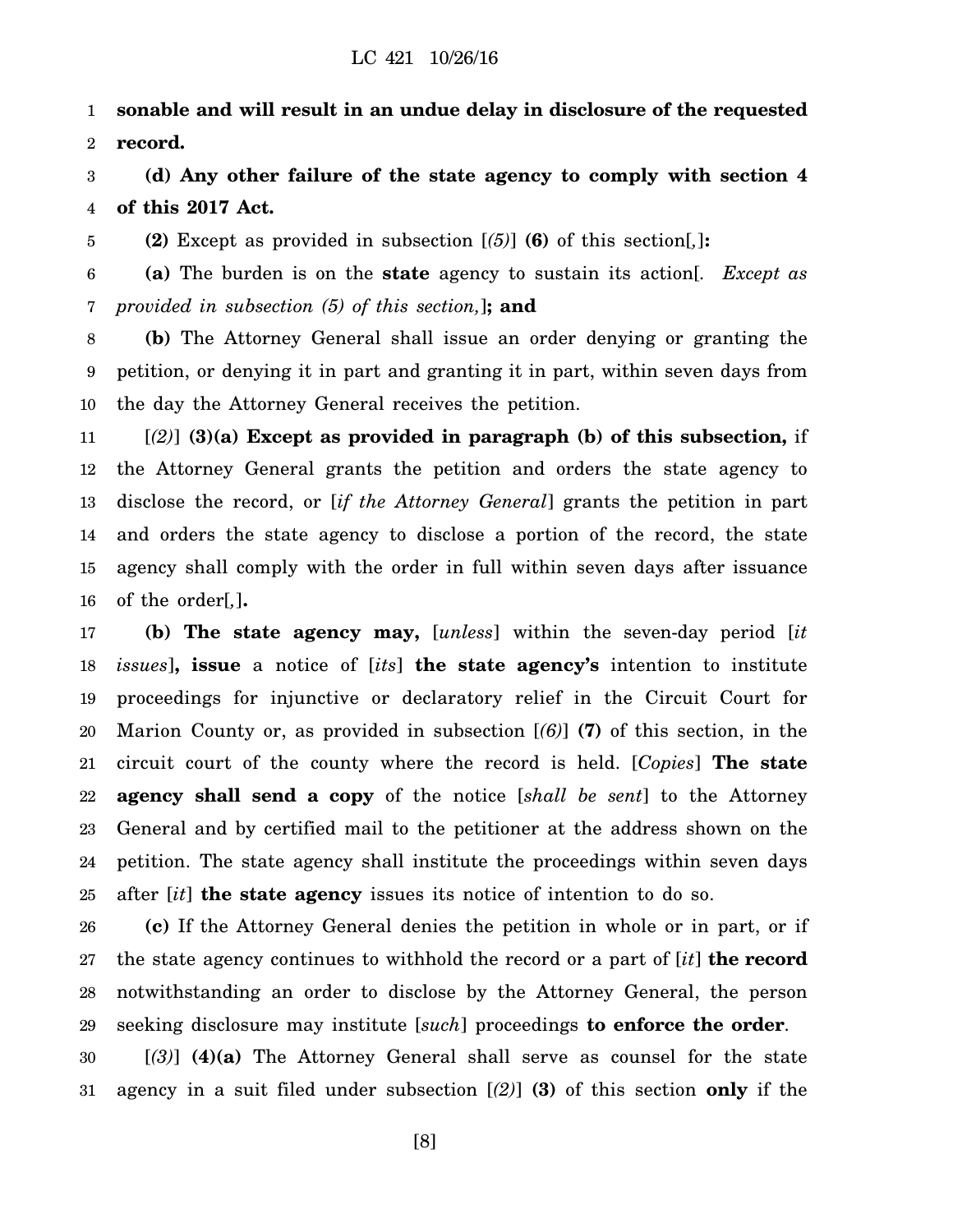1 2 3 4 5 6 suit arises out of a determination by the Attorney General that the public record**, in whole or in part,** should not be disclosed[*, or that a part of the public record should not be disclosed if*] **and** the state agency has fully complied with the order of the Attorney General requiring disclosure of [*another*] **any other** part or parts of the public record[*, and in no other case*].

7 8 9 **(b)** In [*any*] **a** case in which the Attorney General is prohibited from serving as counsel for the state agency, the **state** agency may retain special counsel.

10 11 12 13 14 15 16 [*(4)*] **(5)(a)** A person **who is** denied the right to inspect or to receive a copy of [*any*] **a** public record of a health professional regulatory board, as defined in ORS 676.160, that contains information concerning a licensee or applicant, and [*petitioning*] **who petitions** the Attorney General to review the public record shall, on or before the date of filing the petition with the Attorney General, send a copy of the petition by first class mail to the health professional regulatory board.

17 18 19 20 21 22 23 24 25 26 27 28 29 **(b)** Not more than 48 hours after the **health professional regulatory** board receives a copy of the petition, the **health professional regulatory** board shall send a copy of the petition by first class mail to the licensee or applicant who is the subject of [*any*] **a** record for which disclosure is sought. [*When sending a copy of the petition to the licensee or applicant, the*] **The health professional regulatory** board shall include **with the petition** a notice informing the licensee or applicant that **the licensee or applicant may file** a written response [*by the licensee or applicant may be filed*] with the Attorney General not later than seven days after the date [*that the notice was sent by the board*] **on which the health professional regulatory board sends the notice**. Immediately upon receipt of [*any*] **a** written response from the licensee or applicant, the Attorney General shall send a copy of the **written** response to the petitioner by first class mail.

30 31 [*(5)*] **(6)(a)** The person seeking disclosure of a public record of a health professional regulatory board[*, as defined in ORS 676.160,*] that is confiden-

[9]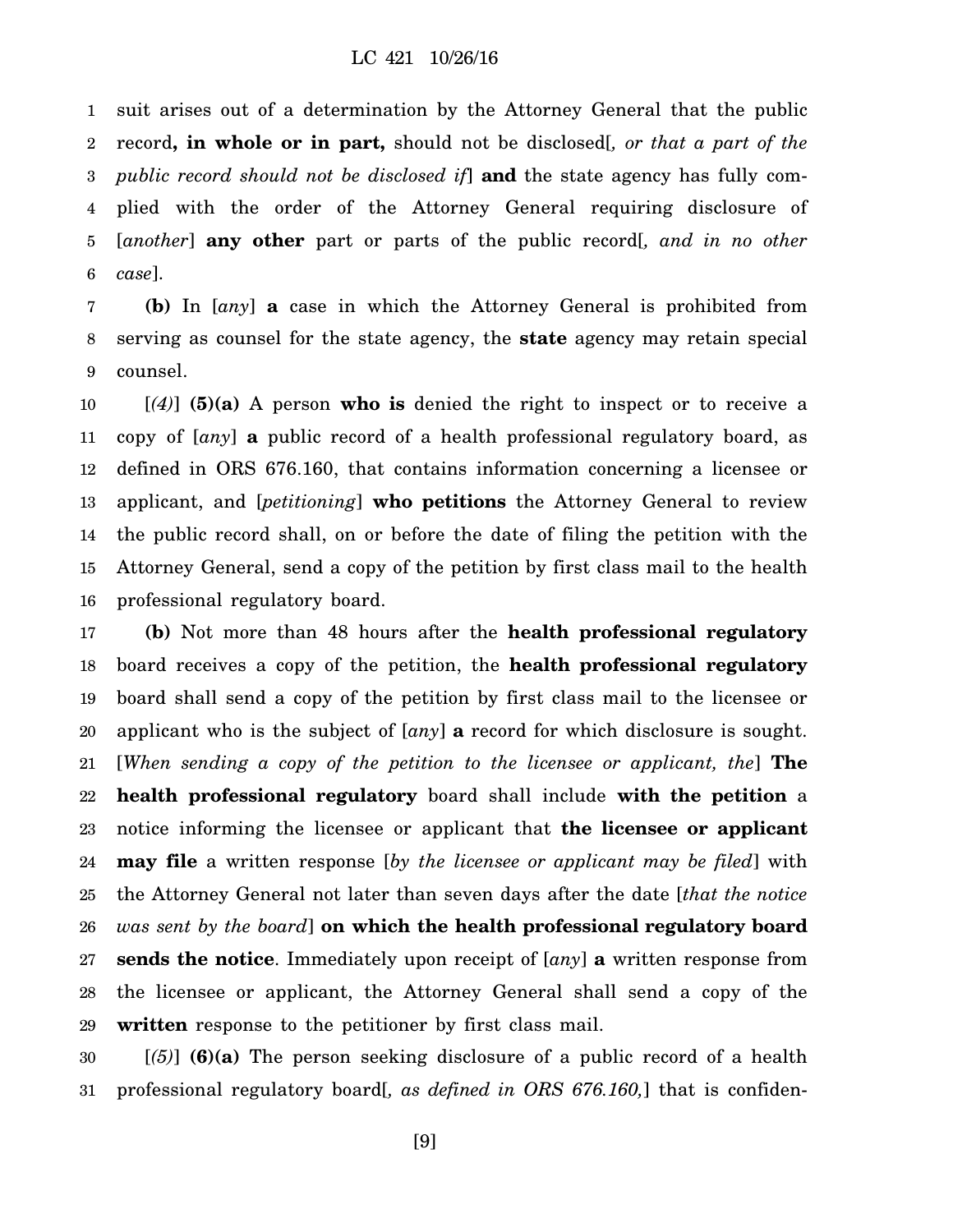1 2 3 4 5 tial or exempt from disclosure under ORS 676.165 or 676.175[*, shall have*] **has** the burden of demonstrating to the Attorney General by clear and convincing evidence that the public interest in disclosure outweighs other interests in nondisclosure, including but not limited to the public interest in nondisclosure.

6 7 8 9 10 11 12 13 14 **(b)** The Attorney General shall issue an order denying or granting the petition, or denying or granting [*it*] **the petition** in part, [*not later than the 15th day following the day that*] **within 15 days of the date on which** the Attorney General receives the petition. [*A copy of the Attorney General's*] **The Attorney General shall serve by first class mail a copy of the Attorney General's** order granting a petition or part of a petition [*shall be served by first class mail*] on the health professional regulatory board, the petitioner and the licensee or applicant who is the subject of [*any*] **the** record ordered to be disclosed.

15 16 17 18 **(c)** The health professional regulatory board [*shall*] **may** not disclose [*any*] **the** record prior to the seventh day following the service of the Attorney General's order on a licensee or applicant entitled to receive notice under this subsection.

19 20 21 22 23 24 25 26 27 28 29 [*(6)*] **(7)** If the Attorney General grants or denies the petition for a record of a health professional regulatory board[*, as defined in ORS 676.160,*] that contains information concerning a licensee or applicant, the **health professional regulatory** board, a person denied the right to inspect or receive a copy of the record or the licensee or applicant who is the subject of the record may institute proceedings for injunctive or declaratory relief in the circuit court for the county where the public record is held. The party seeking disclosure of the record [*shall have*] **has** the burden of demonstrating by clear and convincing evidence that the public interest in disclosure outweighs other interests in nondisclosure, including but not limited to the public interest in nondisclosure.

30 31 [*(7)*] **(8)** The Attorney General may comply with a request of a health professional regulatory board to be represented by independent counsel in

[10]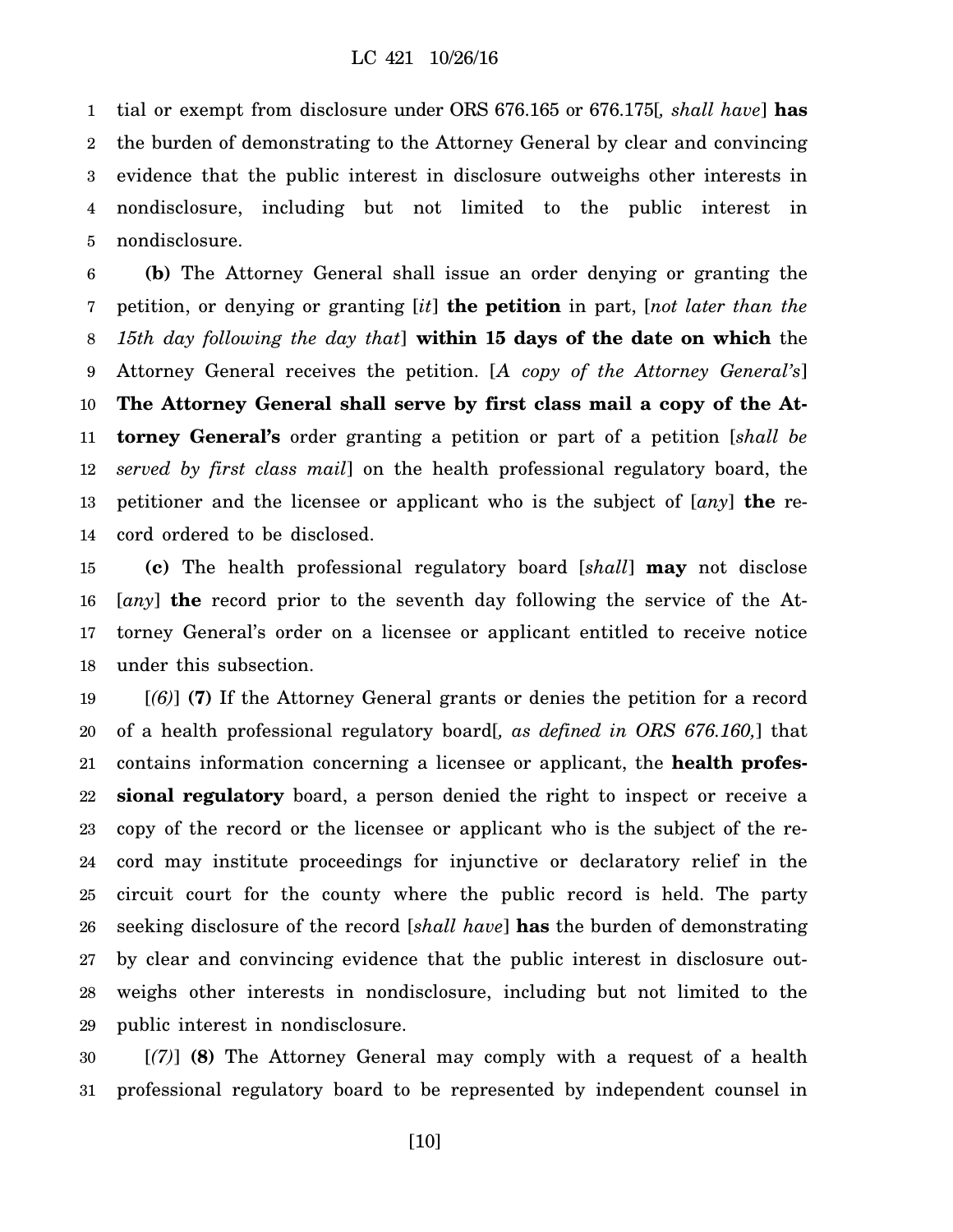1 [*any*] **a** proceeding under subsection [*(6)*] **(7)** of this section.

2 **SECTION 6.** ORS 192.460 is amended to read:

3 4 5 6 192.460. (1) **The provisions of** ORS 192.450 [*applies*] **apply** to [*the case of*] a person **who makes a request for public records to** [*denied the right to inspect or to receive a copy of any public record of*] a public body other than a state agency, except that:

7 8 9 10 (a) The district attorney of the county in which the public body is located, or if [*it*] **the public body** is located in more than one county the district attorney of the county in which the administrative offices of the public body are located, shall carry out the functions of the Attorney General;

11 12 (b) [*Any*] **A** suit filed must be filed in the circuit court for the county described in paragraph (a) of this subsection; and

13 14 15 (c) The district attorney may not serve as counsel for the public body[*,*] in the cases permitted under ORS 192.450 [*(3),*] **(4)** unless the district attorney ordinarily serves as counsel for the public body.

16 17 18 (2) Disclosure of a record to the district attorney in compliance with subsection (1) of this section does not waive any privilege or claim of privilege regarding the record or its contents.

19 20 (3) Disclosure of a record or part of a record as ordered by the district attorney is a compelled disclosure for purposes of ORS 40.285.

21 22 23 24 **SECTION 7. Sections 2 and 4 of this 2017 Act and the amendments to ORS 192.440, 192.450 and 192.460 by sections 3, 5 and 6 of this 2017 Act apply to public records requests made on or after the effective date of this 2017 Act.**

25 26 27 28 29 30 **SECTION 8. (1) The Attorney General shall maintain and regularly update a catalog of exemptions created by Oregon statute from the disclosure requirements of ORS 192.410 to 192.505. The catalog must be as comprehensive as reasonably possible and must be freely available to the public in an electronic format that facilitates sorting and searching of the catalog.**

31 **(2) The catalog required by subsection (1) of this section must in-**

[11]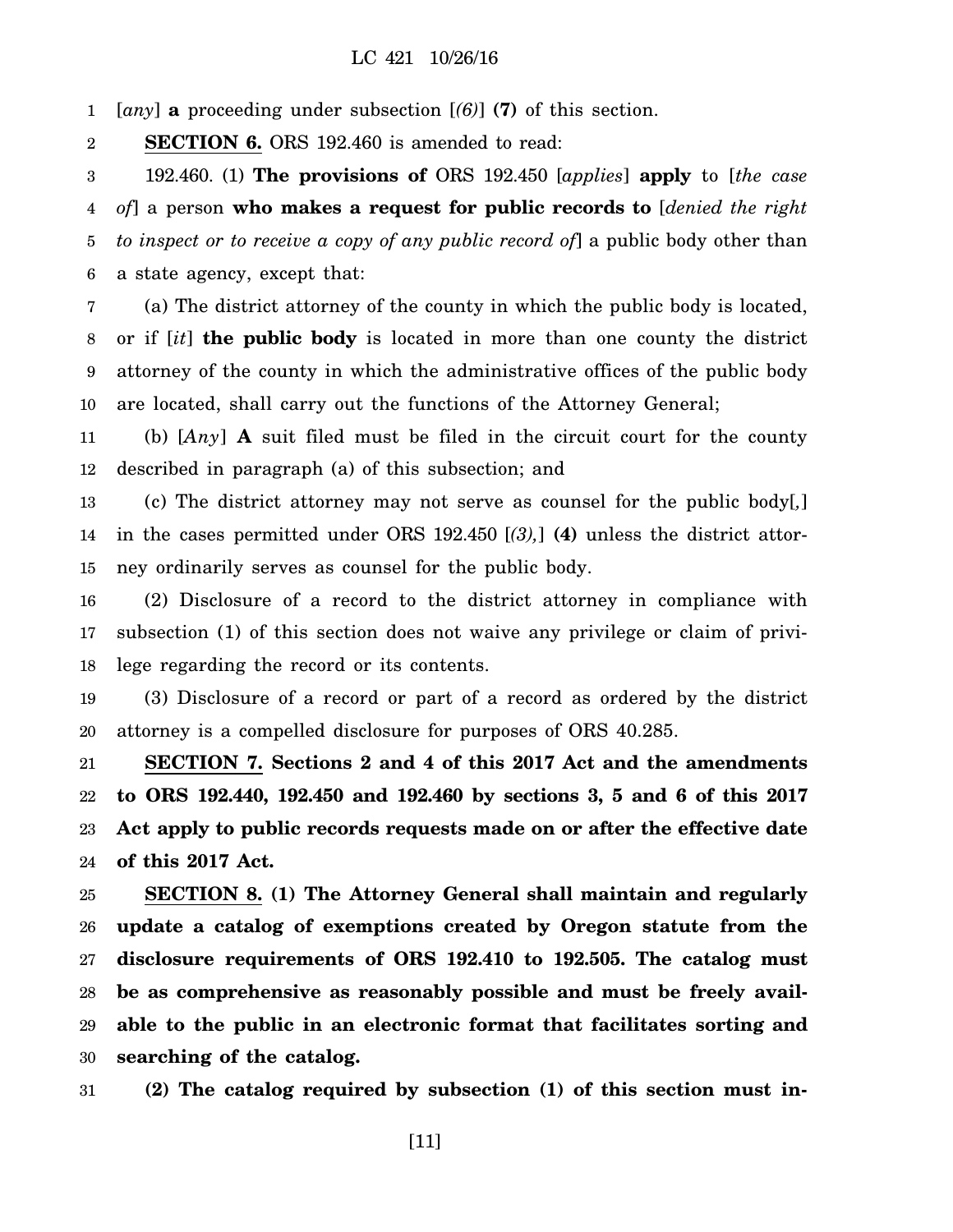1 **clude the following information for each exemption:**

2 3 **(a) A citation to the Oregon statute or statutes creating the exemption from the disclosure requirements of ORS 192.410 to 192.505;**

4 **(b) The relevant text of each statute creating the exemption;**

5 6 **(c) If the exemption has been construed by a decision of the Oregon Supreme Court or Court of Appeals, a citation to that decision;**

7 8 9 **(d) To the extent that the exemption is specific to a particular public body or particular types of public bodies, a description of the public body or bodies to which the exemption relates; and**

10 11 **(e) Additional information as the Attorney General deems appropriate.**

12 13 **(3) To help ensure that the catalog required by subsection (1) of this section is as comprehensive as possible:**

14 15 16 17 **(a) The Legislative Counsel shall provide the Attorney General with an electronic copy of any Act passed by the Legislative Assembly that, in the judgment of the Legislative Counsel, creates an exemption from the disclosure requirements of ORS 192.410 to 192.505; and**

18 19 20 **(b) When a district attorney issues an order pursuant to ORS 192.460, the district attorney shall send the Attorney General an electronic copy of that order.**

21 22 23 24 25 **(4) The purpose of the catalog required by subsection (1) of this section is to assist public officials and members of the public in ascertaining what information is exempt from the public disclosure requirements of ORS 192.410 to 192.505. The catalog is not intended to provide legal advice to public bodies or to members of the public.**

26 27 28 29 30 31 **SECTION 9. (1) A public body, including a public official, public employee, custodian of public records or other public body that discloses public records, is not liable for any loss or damage based on the disclosure if the public body, public official, public employee, custodian or other public body acts in good faith to comply or attempt to comply with the disclosure requirements of ORS 192.410 to 192.505.**

[12]